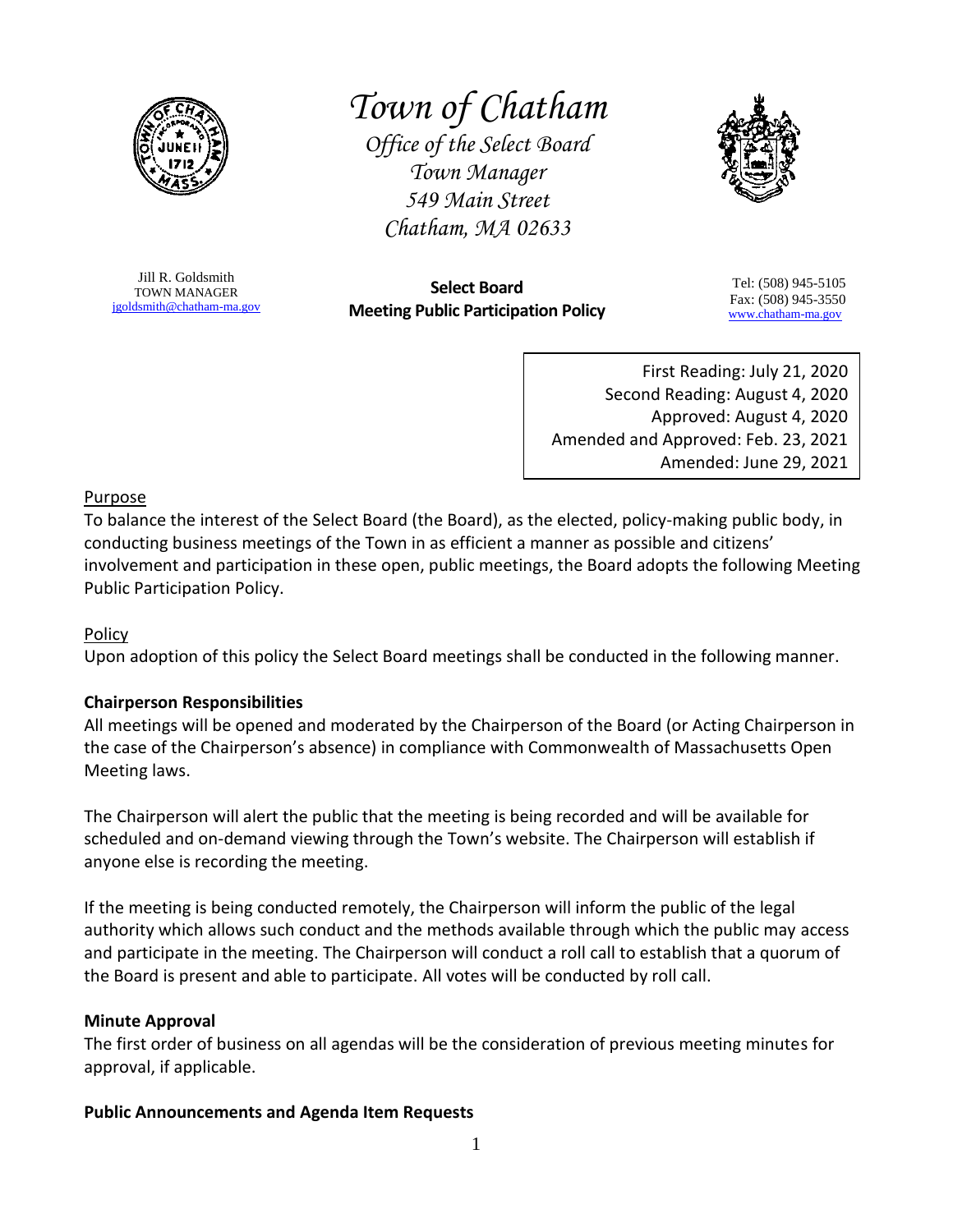The second order of business on all agendas will be *Public Announcements and Agenda Item Requests*. The conduct of the Board and members of the public under this item are governed by separate policy (attached).

#### **Public Comments on Agenda Items**

Public comments will be accepted on all agenda items after public announcements and agenda item request and prior to presentation of the agenda item consent agenda with the exception of committee appointments, personnel issues, or items noted as "Board Discussion."

Comments will be limited to no more than five minutes per person in total, enforced at the discretion of the Chairperson. All individuals recognized by the Chairperson are expected to conduct themselves in a civil manner and direct any questions through the Chairperson. The Chairperson reserves the right to cease accepting public comment if such become repetitive in nature. Individuals seeking to comment more than one time per agenda item will be recognized at the discretion of the Chairperson.

## **Consent Agenda**

The fourth order of business on all agendas will be consideration of the Consent Agenda, if applicable. Consent Agenda items are those that are routine, non-controversial, or administrative matters that require Board action. The Consent Agenda is voted on in a single majority vote.

Any Board member can request an item be removed from the Consent Agenda and added to the regular Agenda. Removing an item from the Consent Agenda does not require a vote. Any items removed from a Consent Agenda will be taken up immediately following the Consent Agenda.

#### **Public Hearings**

Public Hearings, if applicable, will be taken up after the Consent Agenda and/or any items removed from the Consent Agenda.

Public Hearings will be opened by the reading of the published Public Hearing notice by the Clerk (or presiding officer in the case of the Clerk's absence). The subject of the public hearing will be intoduced by the appropriate party and the Board will have the opportunity to ask questions and discuss the subject matter. All questions should be directed through the Chairperson who may ask for a response from the appropriate individual.

The Chairperson will recognize members of the public who wish to offer comments on the subject of the public hearing. Comments will be limited to no more than five minutes per person, enforced at the discretion of the Chairperson. All individuals recognized by the Chairperson are expected to conduct themselves in a civil manner and direct any questions through the Chairperson. Individuals seeking to comment more than one time per public hearing will be recognized at the discretion of the Chairperson.

All written correspondence received by the Board will be read into the record and attached to the meeting minutes.

#### **Business Agenda**